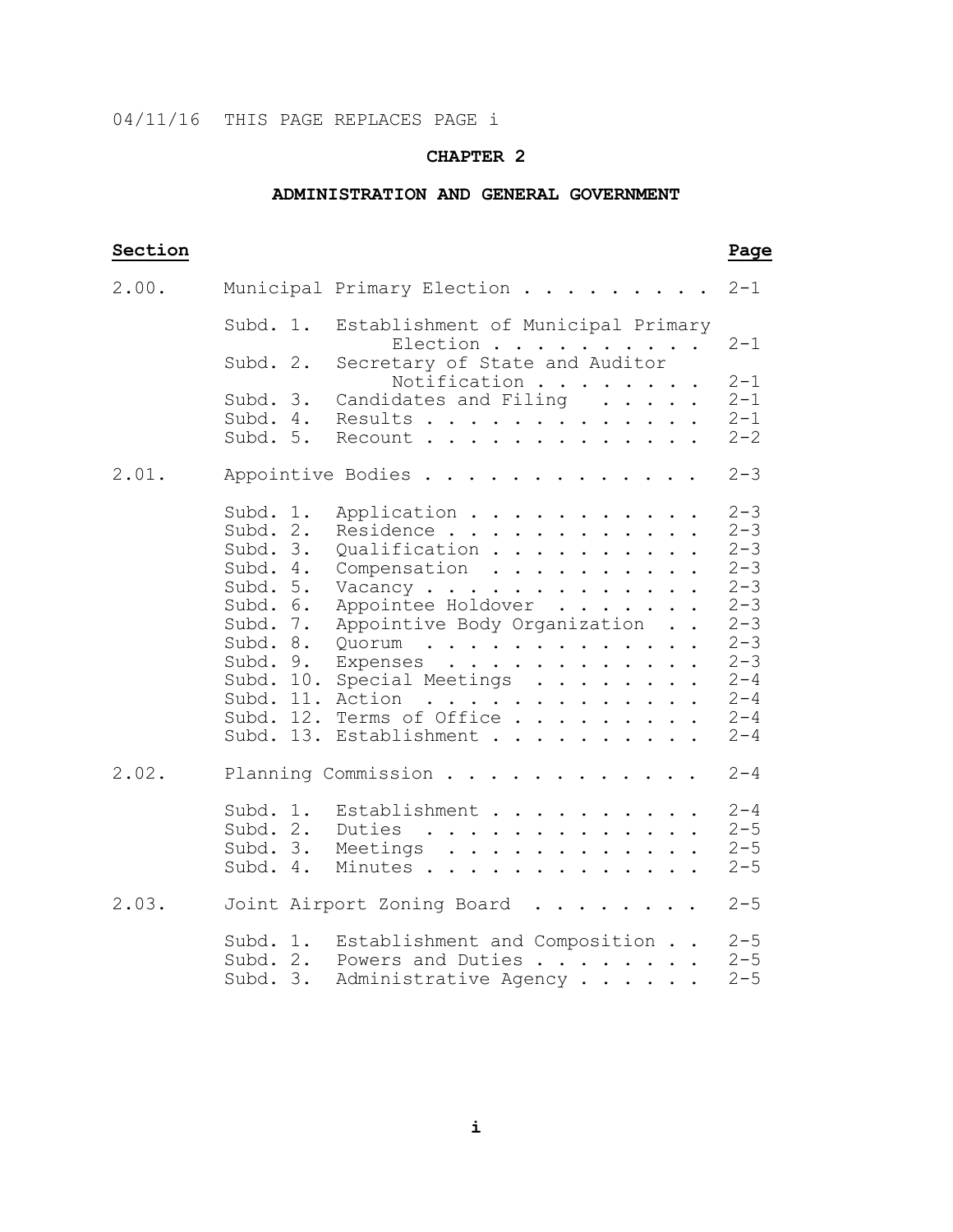1/27/2022 THIS PAGE REPLACES PAGE ii

| Section |                                                                                                                                                                                                                                                                                                                                                                                        | Page                                                                 |
|---------|----------------------------------------------------------------------------------------------------------------------------------------------------------------------------------------------------------------------------------------------------------------------------------------------------------------------------------------------------------------------------------------|----------------------------------------------------------------------|
| 2.04.   | Park and Recreation Board                                                                                                                                                                                                                                                                                                                                                              | $2 - 6$                                                              |
|         | Subd. 1.<br>Establishment and Composition<br>Duties<br>Subd. 2.<br>$\mathbf{a}^{\top} \cdot \mathbf{a}^{\top} \cdot \mathbf{a}^{\top} \cdot \mathbf{a}^{\top} \cdot \mathbf{a}^{\top} \cdot \mathbf{a}^{\top} \cdot \mathbf{a}^{\top} \cdot \mathbf{a}^{\top} \cdot \mathbf{a}^{\top} \cdot \mathbf{a}^{\top} \cdot \mathbf{a}^{\top} \cdot \mathbf{a}^{\top} \cdot \mathbf{a}^{\top}$ | $2 - 6$<br>$2 - 6$                                                   |
| 2.05.   | Health Board<br>.                                                                                                                                                                                                                                                                                                                                                                      | $2 - 6$                                                              |
|         | Subd. 1.<br>Establishment and Composition<br>Health Officer<br>Board of Health Duties<br>Subd. 2.<br>Subd. 3.<br>Obstructions<br>Subd. 4.<br>. The contract of the contract of the $\mathcal{A}_1$<br>Health Officer Duties<br>Subd. 5.                                                                                                                                                | $2 - 6$<br>$2 - 6$<br>$2 - 6$<br>$2 - 7$<br>$2 - 7$                  |
| 2.06.   | Board of Public Works                                                                                                                                                                                                                                                                                                                                                                  | $2 - 7$                                                              |
| 2.07.   | Liquor Commission<br>$\cdots$                                                                                                                                                                                                                                                                                                                                                          | $2 - 7$                                                              |
| 2.08.   | Budget Committee<br>$\begin{array}{cccccccccccccc} . & . & . & . & . & . & . & . & . \end{array}$<br>$\cdot$ $\cdot$ $\cdot$ $\cdot$                                                                                                                                                                                                                                                   | $2 - 7$                                                              |
| 2.09.   | Police Commission                                                                                                                                                                                                                                                                                                                                                                      | $2 - 7$                                                              |
| 2.10.   | City Administrator<br>$\cdot$ $\cdot$ $\cdot$ $\cdot$ $\cdot$ $\cdot$ $\cdot$ $\cdot$                                                                                                                                                                                                                                                                                                  | $2 - 8$                                                              |
|         | Subd. 1.<br>Charter Duties<br>.<br>Subd. 2.<br>Other Duties<br>$\sim$ $\sim$<br>.<br>Subd. 3.<br>Qualifications<br>Subd. 4.<br>Appointment<br>Subd. 5.<br>Deputies<br>.                                                                                                                                                                                                                | $2 - 8$<br>$2 - 8$<br>$2 - 9$<br>$2 - 10$<br>$2 - 10$                |
| 2.11.   | The Alexandria Runestone Area Community<br>Center<br>. The contract of the contract of the contract of the contract of the contract of the contract of the contract of the contract of the contract of the contract of the contract of the contract of the contract of the contrac                                                                                                     | $2 - 10$                                                             |
|         | Subd. 1.<br>Composition<br>Subd. 2.<br>Terms<br>Subd. 3.<br>Vacancies<br>Subd. 4. Organization<br>Subd. 5. Duties of Commission<br>Subd. 6. Sale of Facilities<br>$\overline{a}$ and $\overline{a}$ and $\overline{a}$                                                                                                                                                                 | $2 - 10$<br>$2 - 10$<br>$2 - 10$<br>$2 - 10$<br>$2 - 10$<br>$2 - 11$ |
| 2.12.   | Tree Board                                                                                                                                                                                                                                                                                                                                                                             | $2 - 12$                                                             |
|         | Subd. 1.<br>Establishment<br>Subd. 2. Duties<br>Subd. 3.<br>.<br>Meetings                                                                                                                                                                                                                                                                                                              | $2 - 12$<br>$2 - 12$<br>$2 - 12$                                     |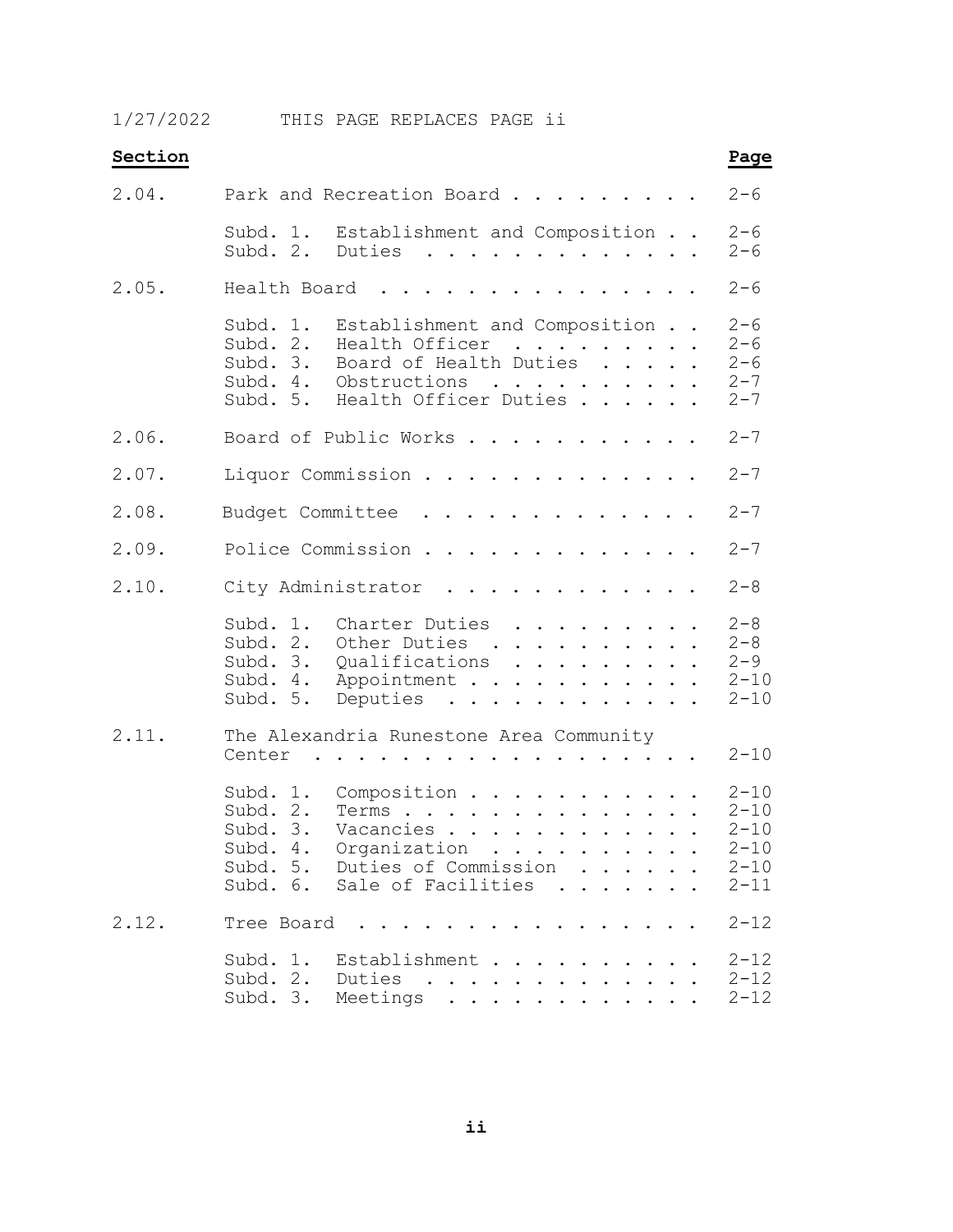03/01/17 THIS PAGE REPLACES PAGE iii

| Section |                                                                            | Page                             |  |  |  |  |  |
|---------|----------------------------------------------------------------------------|----------------------------------|--|--|--|--|--|
| 2.13.   | Economic Development Authority<br>$\mathbf{r}$                             |                                  |  |  |  |  |  |
|         | Establishment<br>Subd. 1.<br>Subd. 2.<br>Composition<br>Duties<br>Subd. 3. | $2 - 12$<br>$2 - 12$<br>$2 - 12$ |  |  |  |  |  |
| 2.14.   | Economic Development Board                                                 |                                  |  |  |  |  |  |
| 2.15.   | Police Advisory Commission                                                 |                                  |  |  |  |  |  |
| 2.16.   | Disability Advisory Committee                                              | $2 - 13$                         |  |  |  |  |  |
|         | Subd. 1. Establishment<br>Subd. 2. Duties                                  | $2 - 13$<br>$2 - 13$             |  |  |  |  |  |
| 2.17.   | Cultural Inclusiveness Committee                                           | $2 - 14$                         |  |  |  |  |  |
|         | Subd. 1. Establishment 2-14<br>Subd. 2. Duties                             | $2 - 14$                         |  |  |  |  |  |
| 2.18.   | Storm Water Utility Committee                                              | $2 - 14$                         |  |  |  |  |  |
|         | Subd. 1. Establishment<br>Subd. 2. Duties.                                 | $2 - 14$<br>$2 - 14$             |  |  |  |  |  |
| 2.19.   | Arts Advisory Committee                                                    | $2 - 14$                         |  |  |  |  |  |
|         | Subd. 1. Establishment<br>Subd. 2. Duties.                                 | $2 - 14$<br>$2 - 14$             |  |  |  |  |  |
| 2.20.   | Legislative Committee                                                      | $2 - 15$                         |  |  |  |  |  |
|         | Subd. 1.<br>Establishment<br>Subd. 2. Duties.                              | $2 - 15$<br>$2 - 15$             |  |  |  |  |  |
| 2.21.   | Personnel Committee                                                        | $2 - 15$                         |  |  |  |  |  |
|         | Subd. 1. Establishment<br>Subd. 2. Duties.                                 | $2 - 15$<br>$2 - 15$             |  |  |  |  |  |
|         | $(2.22 - 2.29$ Reserved for Expansion)                                     |                                  |  |  |  |  |  |
| 2.30.   | Council Reorganization                                                     | $2 - 16$                         |  |  |  |  |  |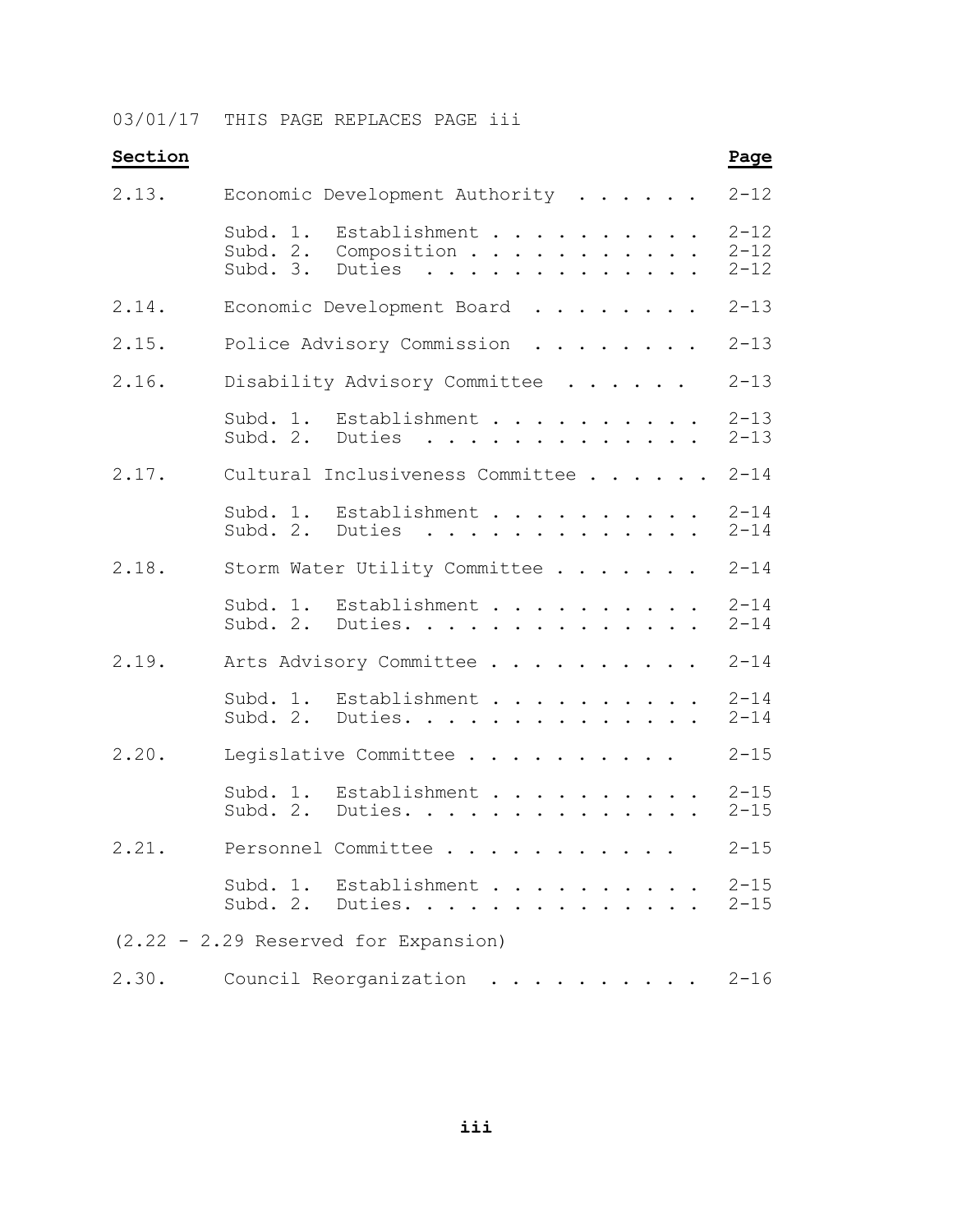4/6/2022 THIS PAGE REPLACES PAGE iv

| Section |                                                                                                                                                                                                                                                                                       | Page                                                     |
|---------|---------------------------------------------------------------------------------------------------------------------------------------------------------------------------------------------------------------------------------------------------------------------------------------|----------------------------------------------------------|
| 2.31.   | Council Procedure at Meetings                                                                                                                                                                                                                                                         | $2 - 16$                                                 |
| 2.32.   | City Attorney                                                                                                                                                                                                                                                                         | $2 - 16$                                                 |
| 2.33.   | City Engineer                                                                                                                                                                                                                                                                         | $2 - 16$                                                 |
| 2.34.   | City Seal                                                                                                                                                                                                                                                                             | $2 - 16$                                                 |
| 2.35.   | Ward Boundaries                                                                                                                                                                                                                                                                       | $2 - 17$                                                 |
|         | Subd. 1.<br>Ward No. 1.<br>Ward No. $2.$<br>Subd. 2.<br>Subd. 3.<br>Ward No. $3.$<br>$\cdot$ $\cdot$ $\cdot$ $\cdot$ $\cdot$ $\cdot$<br>Subd. 4.<br>Ward No. 4.<br>Subd. 5. Ward No. 5.                                                                                               | $2 - 17$<br>$2 - 17$<br>$2 - 17$<br>$2 - 17$<br>$2 - 17$ |
| 2.36.   | Right to Administrative Appeal                                                                                                                                                                                                                                                        | $2 - 18$                                                 |
| 2.37.   | Rules of Procedure for Appeals and Other<br>Hearings<br>. The contract of the contract of the contract of the contract of the contract of the contract of the contract of the contract of the contract of the contract of the contract of the contract of the contract of the contrac | $2 - 18$                                                 |
| 2.38.   | Facsimile Signatures<br>.                                                                                                                                                                                                                                                             | $2 - 18$                                                 |
| 2.39.   | Uniform Purchasing Procedures                                                                                                                                                                                                                                                         | $2 - 18$                                                 |
| 2.40.   | Salary of the Mayor and Council Members                                                                                                                                                                                                                                               | $2 - 19$                                                 |
| 2.41.   | Disposition of Unclaimed Property                                                                                                                                                                                                                                                     | $2 - 19$                                                 |
|         | Subd. 1.<br>Motor Vehicles<br>$\cdots$<br>Subd. 2.<br>All Property other than Motor<br>Vehicles                                                                                                                                                                                       | $2 - 19$<br>$2 - 20$                                     |
|         | $\mathcal{A}$ , and $\mathcal{A}$ , and $\mathcal{A}$ , and $\mathcal{A}$<br>Subd. 3. Sale Proceeds                                                                                                                                                                                   | $2 - 20$                                                 |
|         | $(2.42 - 2.69$ Reserved for Future Expansion)                                                                                                                                                                                                                                         |                                                          |
| 2.70.   | Refuse Collection and Disposal                                                                                                                                                                                                                                                        | $2 - 20$                                                 |
|         | Subd. 1.<br>License Required .<br>Subd. 2.<br>Policy<br>$\ddot{\phantom{0}}$<br>Subd. 3.<br>Definitions<br>Unauthorized Accumulation or<br>Subd. 4.                                                                                                                                   | $2 - 20$<br>$2 - 20$<br>$2 - 20$                         |
|         | Disposal<br>$\mathcal{A}$ , and $\mathcal{A}$ , and $\mathcal{A}$ , and $\mathcal{A}$ , and $\mathcal{A}$<br>Refuse in Streets, etc.<br>Subd. 5.<br>Scattering of Refuse<br>Subd. 6.<br>Burying the Refuse; Composting .<br>Subd. 7.<br>Disposal Contract Required<br>Subd. 8.        | $2 - 22$<br>$2 - 22$<br>$2 - 22$<br>$2 - 22$<br>$2 - 22$ |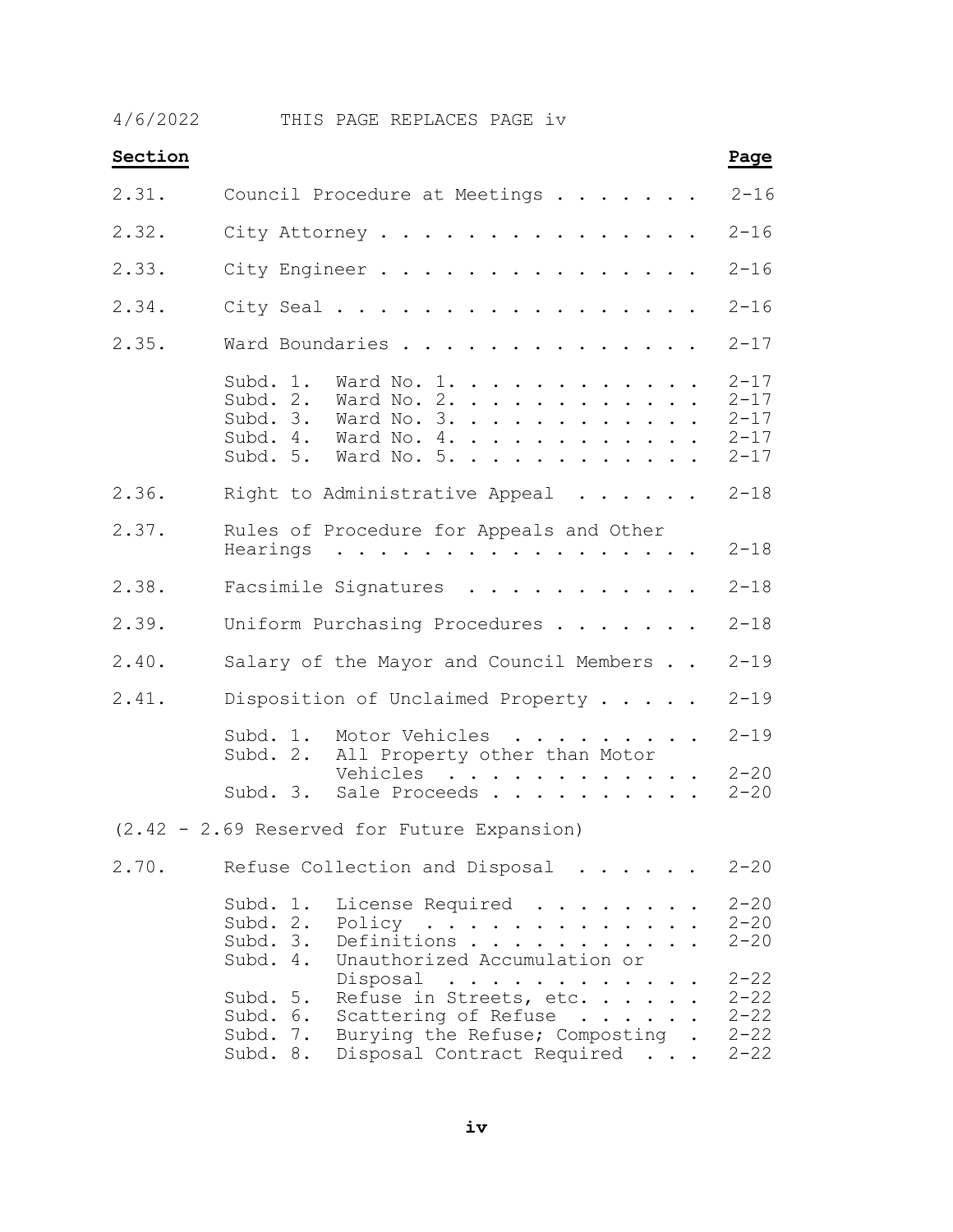## **Section** Page

|         | Subd. 9.             | Collection Frequency                                                                 | $2 - 23$ |
|---------|----------------------|--------------------------------------------------------------------------------------|----------|
|         |                      | Subd. 10. Containers $\ldots$ 2-23<br>Subd. 11. Recyclables 2-24                     |          |
|         |                      |                                                                                      | $2 - 25$ |
|         |                      | Subd. 12. License Applications                                                       |          |
|         |                      | Subd. 13. Number of Licenses and Charges for                                         |          |
|         |                      | Solid Waste Collection Services.                                                     | $2 - 26$ |
|         |                      | Subd. 14. Annual Renewal of Licenses                                                 | $2 - 26$ |
|         |                      | Subd. 15. Duties and Obligations of Licensed<br>Collectors                           | $2 - 27$ |
|         |                      | Subd. 16. Dates and Times of Solid Waste                                             |          |
|         |                      | Recyclable Collection                                                                | $2 - 28$ |
|         |                      | Subd. 17. Regulatory Compliance 2-28                                                 |          |
|         |                      | Subd. 18. License Fees                                                               | $2 - 28$ |
|         |                      | Subd. 19. Penalty 2-28                                                               |          |
|         |                      | Subd. 20. Administration 2-29                                                        |          |
|         |                      | Subd. 21. Required Destination of Solid                                              |          |
|         |                      | Waste and Recyclables                                                                | $2 - 29$ |
|         |                      | Subd. 22. Penalties for Violation of                                                 |          |
|         |                      |                                                                                      |          |
|         |                      | Ordinance 2-29<br>Subd. 23. Provisions Severable 2-29                                | $2 - 29$ |
|         |                      | Subd. 24. Effective Date                                                             | $2 - 29$ |
|         |                      |                                                                                      |          |
|         |                      |                                                                                      |          |
| 2.72.   |                      | Procedures for Administration and Enforcement                                        | $2 - 30$ |
|         |                      | of the Municipal Water Service                                                       |          |
|         | Subd. 1.             |                                                                                      | $2 - 30$ |
|         |                      | Definitions                                                                          |          |
|         |                      |                                                                                      |          |
|         |                      | Subd. 2. Utility Operations 2-30<br>Subd. 3. Municipal Water Use and Connection 2-31 |          |
|         | Subd. 5.             | Subd. 4. Unlawful Acts 2-33<br>Enforcement                                           | $2 - 33$ |
|         |                      |                                                                                      |          |
| 2.72.1. |                      | Procedure for Administration and Enforcement                                         |          |
|         |                      | of Municipal Water Service.                                                          | $2 - 33$ |
|         | Subd. 1.             | Establishment                                                                        | $2 - 33$ |
|         | Subd. 2.             |                                                                                      | $2 - 33$ |
|         |                      | Findings and Determination.                                                          |          |
|         | Subd. 3.             | Storm Drainage Utility Fund 2-34                                                     |          |
|         | Subd. 4.             | Definitions 2-34                                                                     |          |
|         | Subd. 5.             | Storm Water Utility Factors                                                          | $2 - 35$ |
|         | Subd. 6.             | Other Land Uses 2-35                                                                 |          |
|         | Subd. 7.             | Adjustment of Charges 2-35                                                           |          |
|         | Subd. 8.<br>Subd. 9. | Exemptions. 2-36<br>Payment of Fee. 2-36                                             |          |